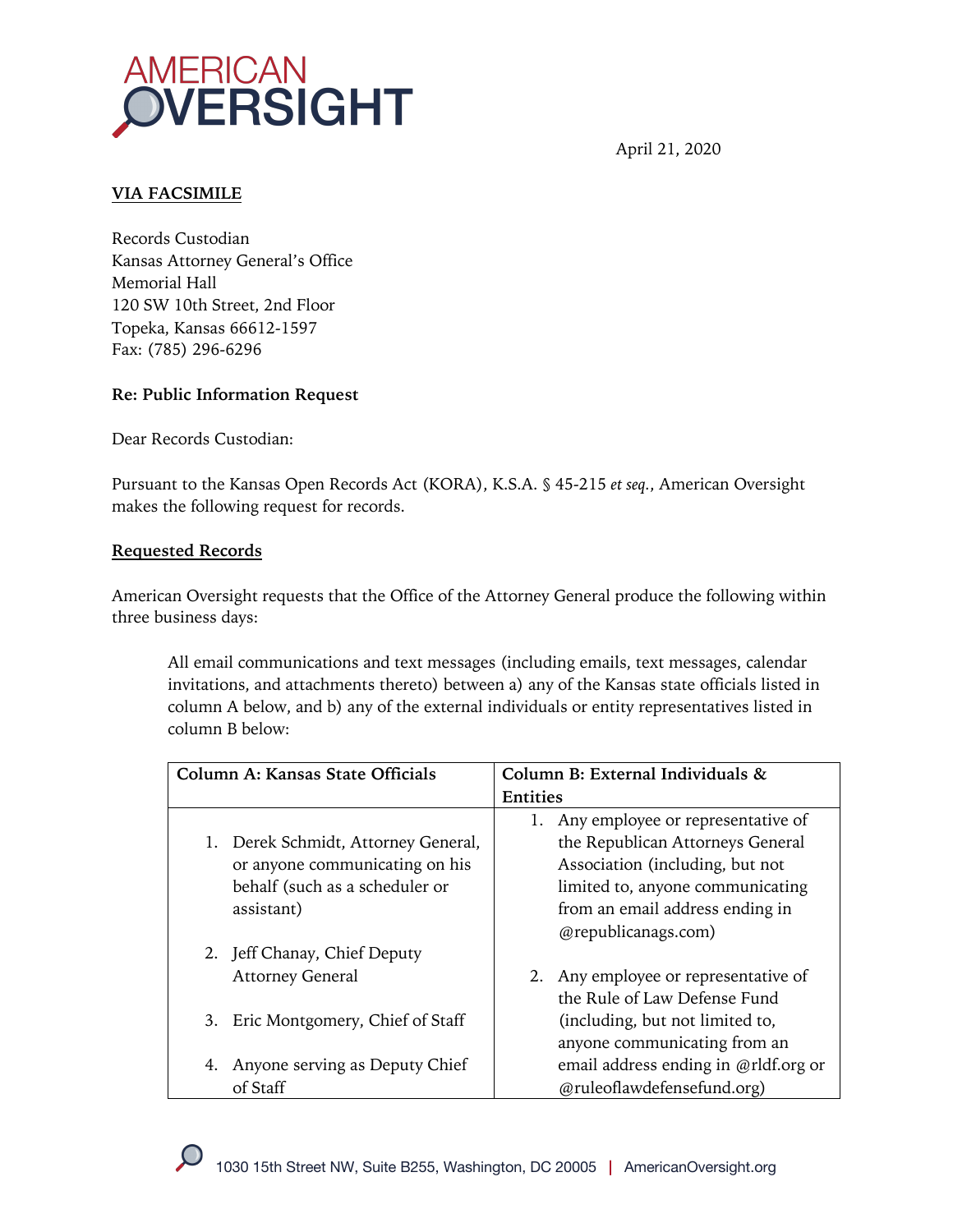| 5. Anyone serving as Public Affairs<br>Director<br>6. Denise Coatney, Executive<br>Assistant & Scheduler, or anyone |    | 3. Louisiana Attorney General Jeff<br>Landry, or anyone communicating on<br>his behalf (such as an assistant or<br>scheduler) |
|---------------------------------------------------------------------------------------------------------------------|----|-------------------------------------------------------------------------------------------------------------------------------|
| serving as Executive Assistant or<br>Scheduler to Attorney General<br>Schmidt                                       | 4. | Georgia Attorney General Chris Carr,<br>or anyone communicating on his<br>behalf (such as an assistant or<br>scheduler)       |
|                                                                                                                     |    | 5. Texas Attorney General Ken Paxton,<br>or anyone communicating on his<br>behalf (such as an assistant or<br>scheduler)      |
|                                                                                                                     |    | 6. Indiana Attorney General Curtis Hill,<br>or anyone communicating on his<br>behalf (such as an assistant or<br>scheduler)   |

Please provide all responsive records from September 1, 2019, to the date the search is conducted.

Please notify American Oversight of any anticipated fees or costs in excess of \$100 prior to incurring such costs or fees.

In addition, American Oversight insists that your office use the most up-to-date technologies to search for responsive information and take steps to ensure that the most complete repositories of information are searched. American Oversight is available to work with you to craft appropriate search terms. **However, custodian searches are still required; your office may not have direct access to files stored in .PST files, outside of network drives, in paper format, or in personal email accounts.**

In the event some portions of the requested records are properly exempt from disclosure, please disclose any reasonably segregable non-exempt portions of the requested records. If it is your position that a document contains non-exempt segments, but that those non-exempt segments are so dispersed throughout the document as to make segregation impossible, please state what portion of the document is non-exempt, and how the material is dispersed throughout the document. If a request is denied in whole, please state specifically that it is not reasonable to segregate portions of the record for release.